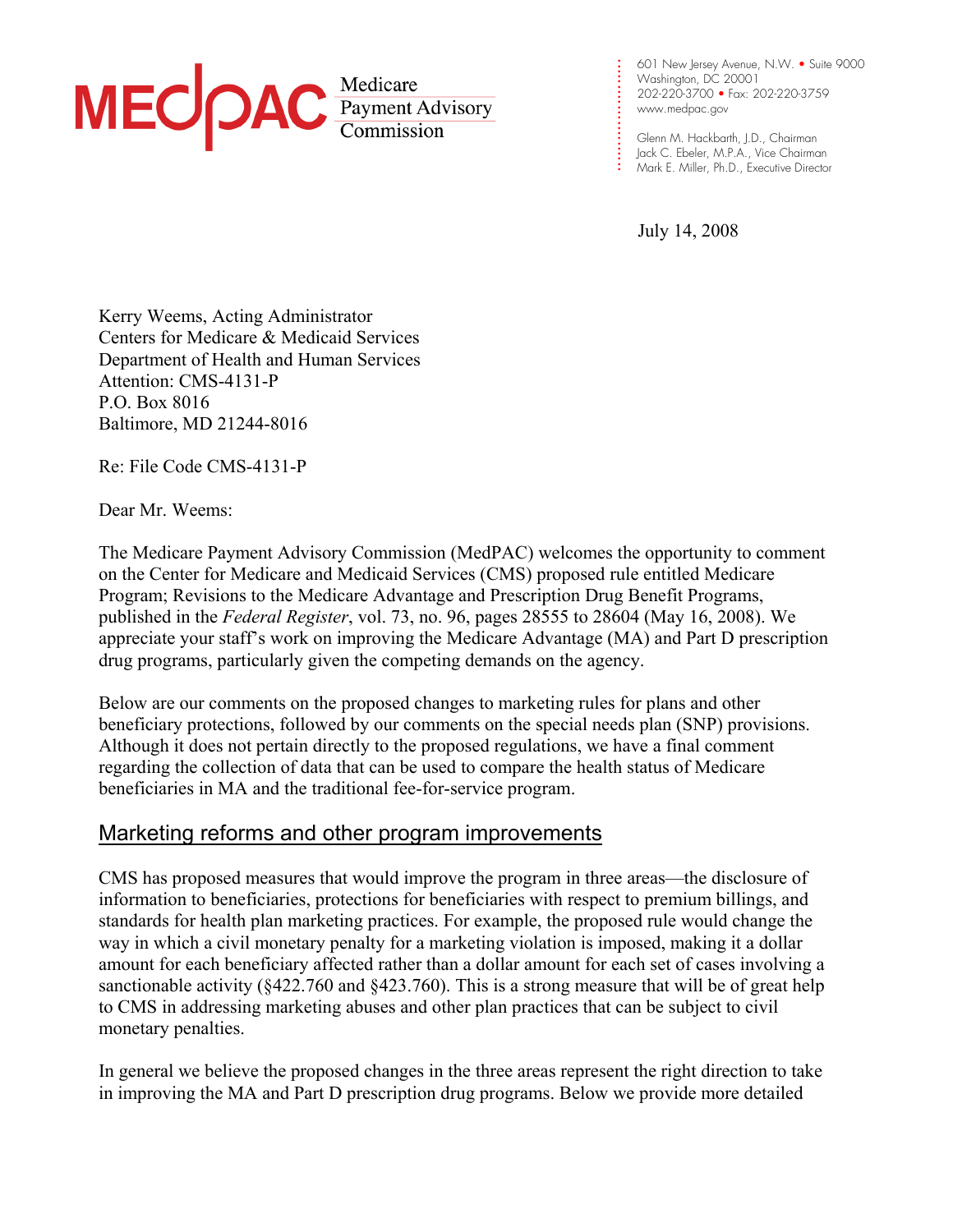comments about certain specific provisions in the proposed regulations on marketing and member appeals.

#### **Circumstances under which a physician may pursue a pre-service reconsideration (§422.578 and §422.582)**

The proposed rule would allow a physician to appeal an "organization determination" (i.e., plan decision) to deny a proposed service. A "pre-service" request for reconsideration of an adverse decision could be made by a physician acting on behalf of the beneficiary if the physician (a) is treating the beneficiary, and (b) provides notice to the enrollee of the physician's reconsideration request. As noted in the proposed rule, this eliminates the need to formally appoint the physician as the enrollee's legal representative, as would currently be required. As written, the proposed service may be any service proposed to be provided by any provider. The physician filing the appeal would not necessarily be providing the care that is the subject of the appeal. The proposal would make the rules regarding the physician's ability to request a pre-service reconsideration more consistent with the statutory provisions regarding expedited reconsiderations  $(1852(g)(3)(A)(ii)$  of the Social Security Act). Under the expedited reconsideration rules of the statute, any physician, whether treating the patient or not, can request an expedited reconsideration and does not need to be appointed as the beneficiary's representative.

CMS's health plan regulations must strike an appropriate balance between ensuring beneficiary protection and access to care, on the one hand, and the need to provide flexibility to plans in how they manage care. CMS appears to make this proposal as a beneficiary protection, stating that "after a number of years of experience with the Part C program" CMS has found that "in some cases, requiring that the physician take the step of being appointed by the enrollee is a burden that does not serve the enrollee's interest." However, it is not clear that beneficiaries are being denied necessary care because they themselves have chosen not to pursue a request for reconsideration, or did not appoint a physician representative. We are thus concerned that the change may lead to a large number of reconsideration cases in which the original plan decision is upheld, resulting in increased administrative costs to plans, without strong evidence of an underlying problem. MedPAC would be hesitant to support this proposal without more detail on the rationale, including information on the extent to which beneficiaries are being denied access to necessary care, and information on the reasons physicians choose to file appeals in these circumstances.

## **Limiting the scope and timing of in-home marketing presentations (§422.2268(g) and (h); §423.2268(g) and (h))**

The rule proposes to require that the scope of sales discussions be agreed upon in advance and documented by the plan in writing, and the sales presentation and discussion can only be within that scope. The proposed rule would permit the sale of other health-related products only if there is a separate appointment, which cannot occur until at least 48 hours after the first appointment.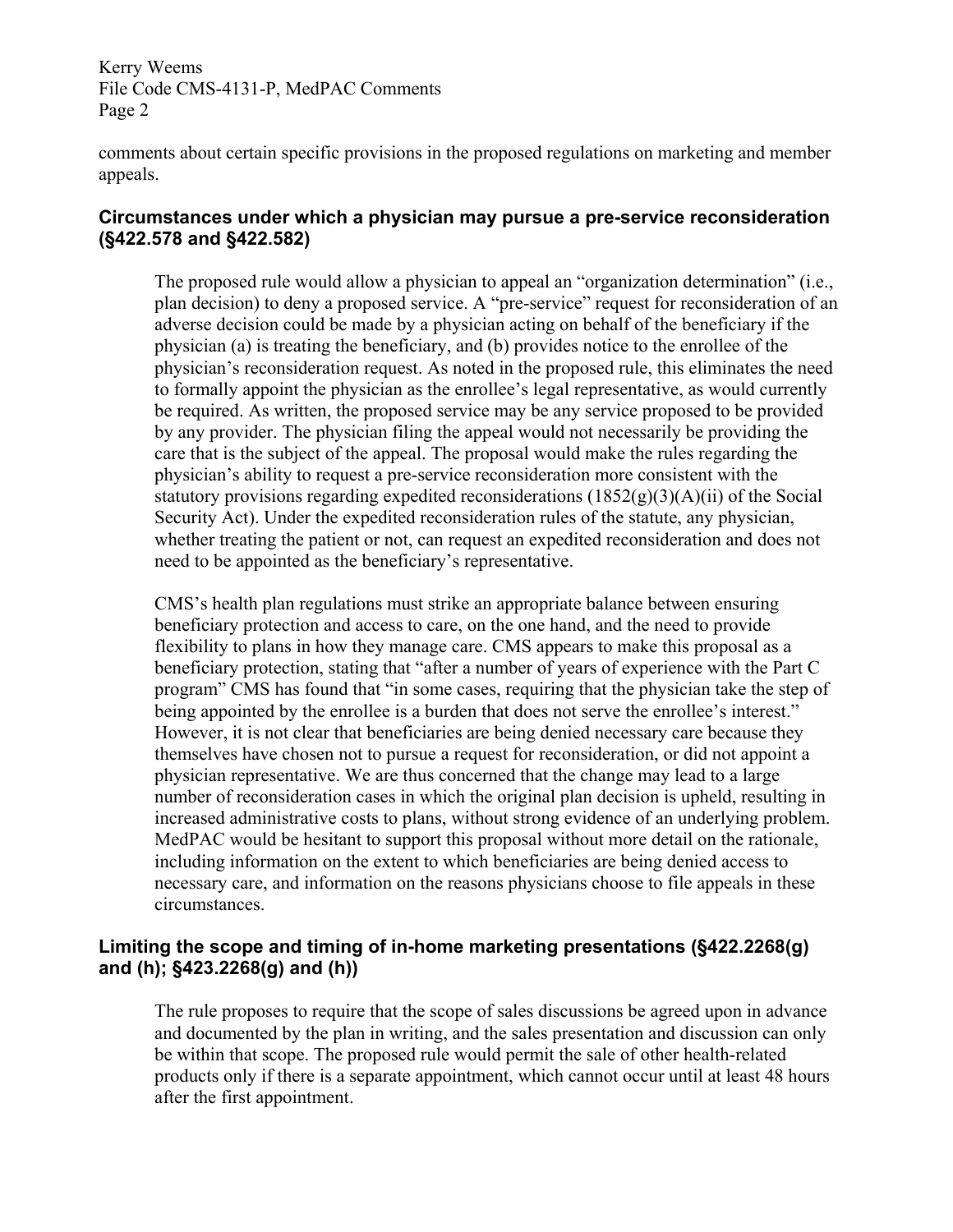We understand that the proposal is intended to avoid "bait-and-switch" tactics and to avoid having beneficiaries buy products they had not initially considered buying because they are persuaded to do so by a face-to-face marketing presentation. Part of the reason for the proposed provision is that there have been reports of beneficiaries who request a marketing presentation in their home for a stand-alone prescription drug plan (PDP) but are then enrolled in a Medicare Advantage prescription drug plan (MA-PD)—a product that typically has a much higher commission for the sales representative than a PDP. This is a problem when, as has been reported, beneficiaries enrolled in such situations were not aware of the nature of the MA-PD product and continued to use non-network providers, for example. This indicates that the beneficiary may not truly have been interested in buying an MA-PD product and succumbed to the pressure of a face-to-face sales presentation.

The proposed remedy may be too limiting in the sense that the need to set up a new appointment will be cumbersome for a beneficiary who realizes, during the course of a sales presentation, that he or she is interested in a different type of product (MA-PD rather than PDP, or vice-versa, for example). The proposed requirement would seem to be easily circumvented if, for example, as a routine matter the scope of all at-home presentations was made very broad, encompassing all possible products offered by the insurer or by the agent or broker.

An alternative way of addressing the problem is for CMS to ensure that plans effectively implement the required after-the-fact confirmation of sales and confirmation of the beneficiary's understanding of their enrollment (as currently required under 42 CFR  $§422.80(e)(2)(ii)$ ). CMS should also be more proactive in its use of fines and other corrective actions. We would suggest that the regulations include a requirement that CMS must impose sanctions on health plans when agents or brokers are found to use prohibited marketing practices, in addition to whatever action would be taken against the agent or broker.

### **Renewal commissions (§422.2274(a)(1) and §423.2274(a)(1))**

The rule proposes to limit broker commissions for renewed policies by limiting the commission payable in the first year to an amount no greater than the commission of subsequent years. We support CMS's desire to develop a policy that will address the issue of "churning" (brokers or agents re-contacting beneficiaries to have them enroll in a new plan so that the broker receives the higher commission for the new plan rather than the lower renewal commission the broker would receive if the beneficiary remained in his or her current plan).

We suggest that you clarify the proposed regulatory language because it is ambiguous as currently written. The current proposed wording states that "the commission…in the first year could not exceed the commission…in all subsequent years." We assume the intended meaning is that the first year commission may not exceed a subsequent year's commission for a given year (as opposed to the sum of all commissions in "all subsequent years").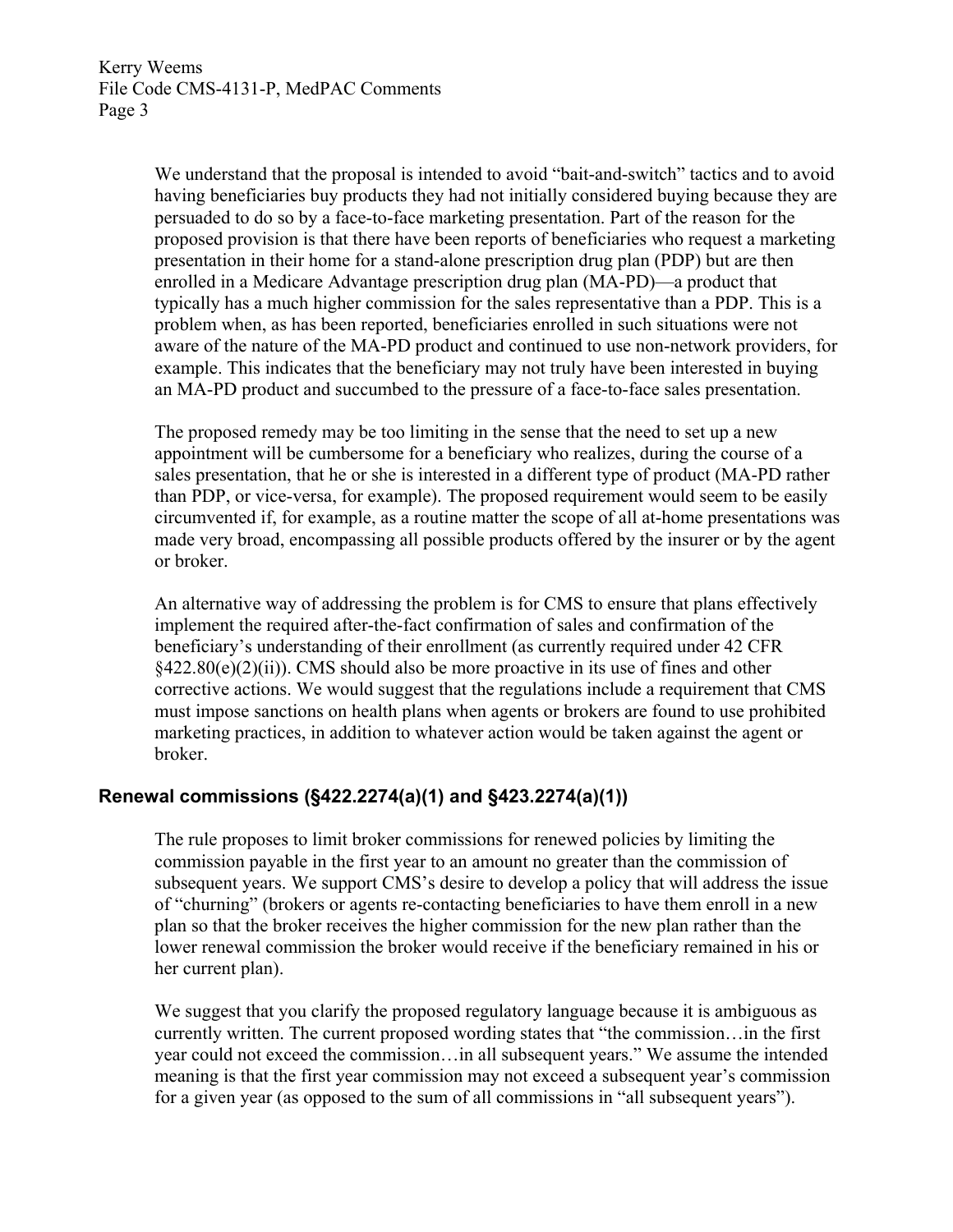> Assuming that is the case, the language should be "in each subsequent year" rather than "all subsequent years" to clarify this meaning. We would also note that if the first year commission cannot be greater than the commission of any following year, and the agent or broker receives no commission in some later year, then technically no commission is payable in the first year.

The phrasing of the proposed rule on when a commission can differ among types of products should also be more precise. From the preamble language we infer that commissions should be uniform across MA-PD products, and they should be uniform across the stand-alone PDP products of one organization. However, an organization that offers both MA-PD products and PDP products could have commissions that differ between its MA-PD and PDP products. MA-PDs would have a higher commission than PDPs because of the higher total value of plan revenue for the MA product. We would suggest that the proposed regulatory language should state the policy more clearly.

## Changes in requirements for special needs plans

#### **Ensuring special needs plans serve primarily special needs individuals (§422.4)**

The rule notes that special needs plans (SNPs) can currently enroll non-special needs beneficiaries, as long as they enroll special needs individuals in a proportion greater than such individuals exist in the plan's area. Under this rule, disproportionate-percentage SNPs have proliferated, and a significant number of disproportionate-percentage, dual-eligible SNPs may have between 25 to 40 percent of their enrollment composed of non-special needs individuals. The rule proposes to limit SNPs' new enrollment of non-special needs individuals to no more than 10 percent of new enrollees. We support the proposal's goal of requiring SNPs to focus on serving special needs individuals, but feel that it should go further. In the March 2008 *Report to the Congress*, the Commission recommended that SNPs' enrollment be composed of at least 95 percent special needs individuals. We are concerned that allowing SNPs with memberships composed of as little as 60 to 75 percent special needs individuals to continue to enroll other beneficiaries could unnecessarily delay the proposal's goal. We suggest that CMS consider requiring SNPs with low enrollment of special needs individuals to accept only these beneficiaries as new members.

#### **Other SNP provisions**

We strongly support the rule's proposals to

- clarify that SNPs must establish a process to verify that potential enrollees meet the SNP's specific eligibility requirements (§422.52),
- require that SNPs have a documented relationship with states in their service area to verify applicants' dual eligibility and share information on Medicaid providers and benefits (§422.107),
- require that SNPs have additional formal arrangements with states to coordinate benefits within three years (§422.107), and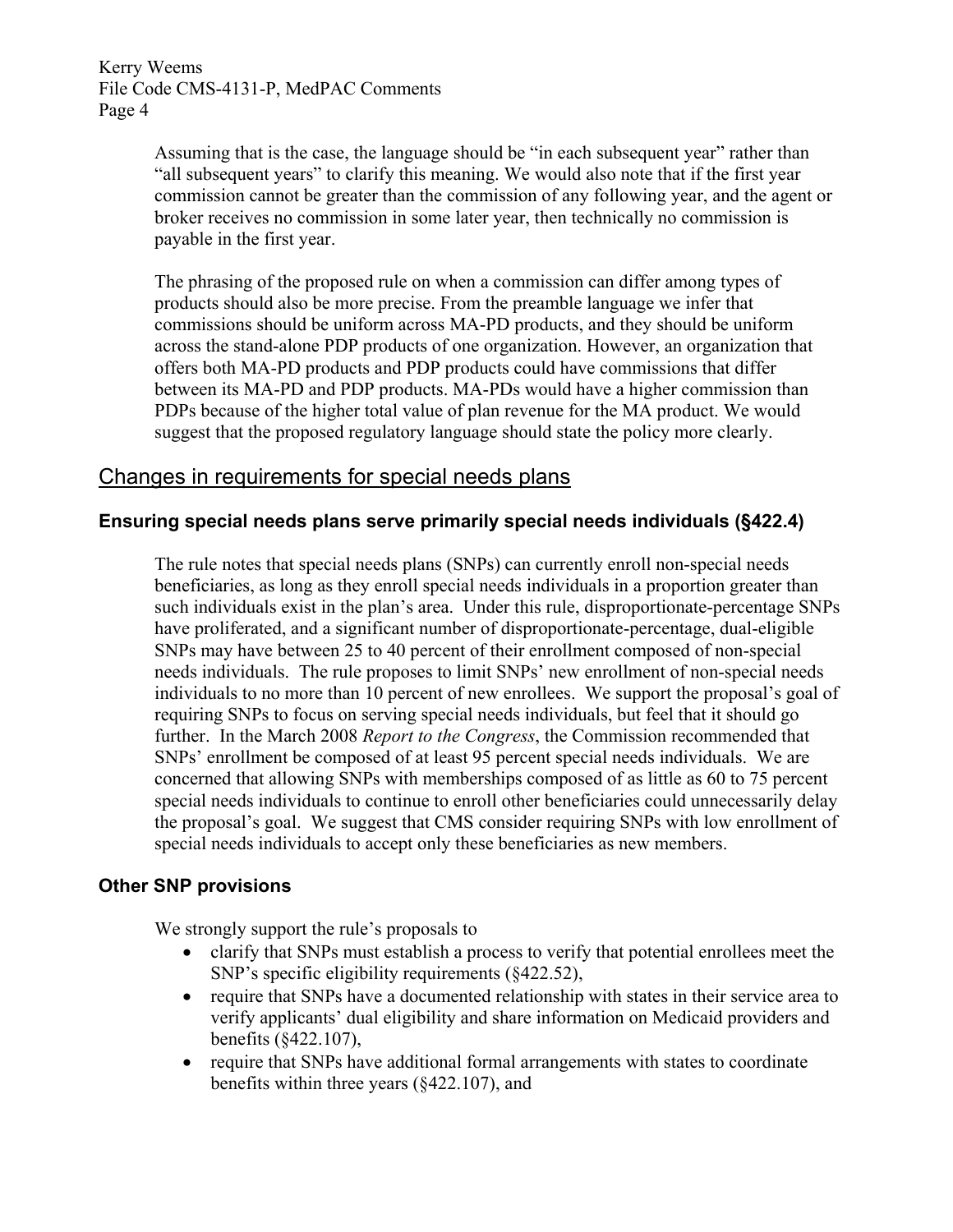> • require that all MA plans with dual-eligible members specify in their contracts that providers not charge these members cost sharing when the state is liable for the cost sharing  $(\frac{2422.504(g)(1)}{g})$ .

## Data collection on the health status of beneficiaries

As enrollment in MA plans grows and as new MA plan options such as SNPs and PFFS plans have been introduced and grown especially rapidly, there has been renewed attention given to the evaluation of the quality of care beneficiaries receive in MA. For SNPs in particular, CMS has been proactive in developing quality measures that are appropriate for these plans and which are to be reported at the plan level (rather than the current practice of reporting at the contract level). The additional SNP reporting will supplement the reporting already required of SNPs as MA coordinated care plans. This effort to learn more about the quality of care in SNPs will enable CMS to better monitor the SNP program and will provide valuable information for beneficiaries and for other stakeholders—including MedPAC, in our role of monitoring and evaluating the MA program.

While we have been able to monitor the performance of MA plans on quality measures based on the available data, such as the Consumer Assessment of Healthcare Providers and Systems (CAHPS®) and the Healthcare Effectiveness Data and Information Set (HEDIS®), there is little data that can be used to directly compare quality in MA to the quality of care beneficiaries receive in the traditional fee-for-service (FFS) program. One of MedPAC's long-standing recommendations is that the Secretary should develop measures to compare FFS and MA on quality indicators (reprinted in our March 2008 *Report to the Congress*). Legislation that the Congress has passed calls for MedPAC to study ways in which quality can be compared between the two sectors.

Given our interest in having data that allows valid and reliable comparisons of the quality of care for FFS beneficiaries and MA enrollees, we would like to comment on a recent change that CMS has instituted in the CAHPS® surveys of beneficiaries in FFS. The CAHPS-FFS surveys fielded in 2000 through 2004 and in 2006 included SF-12® Health Survey questions on self-reported health status. These data are very valuable because they may be used along with results from the Medicare Health Outcomes Survey, which captures patient experiences of care in MA plans, to compare important dimensions of quality in MA and FFS. However, it is our understanding that CMS has discontinued the collection of SF-12® data in the most recent CAHPS-FFS survey. We urge CMS to reconsider the decision to discontinue the collection of this information. The SF-12® information collected through the CAHPS-FFS survey is one of the few sources of data that allows direct comparisons between MA and FFS on quality measures.